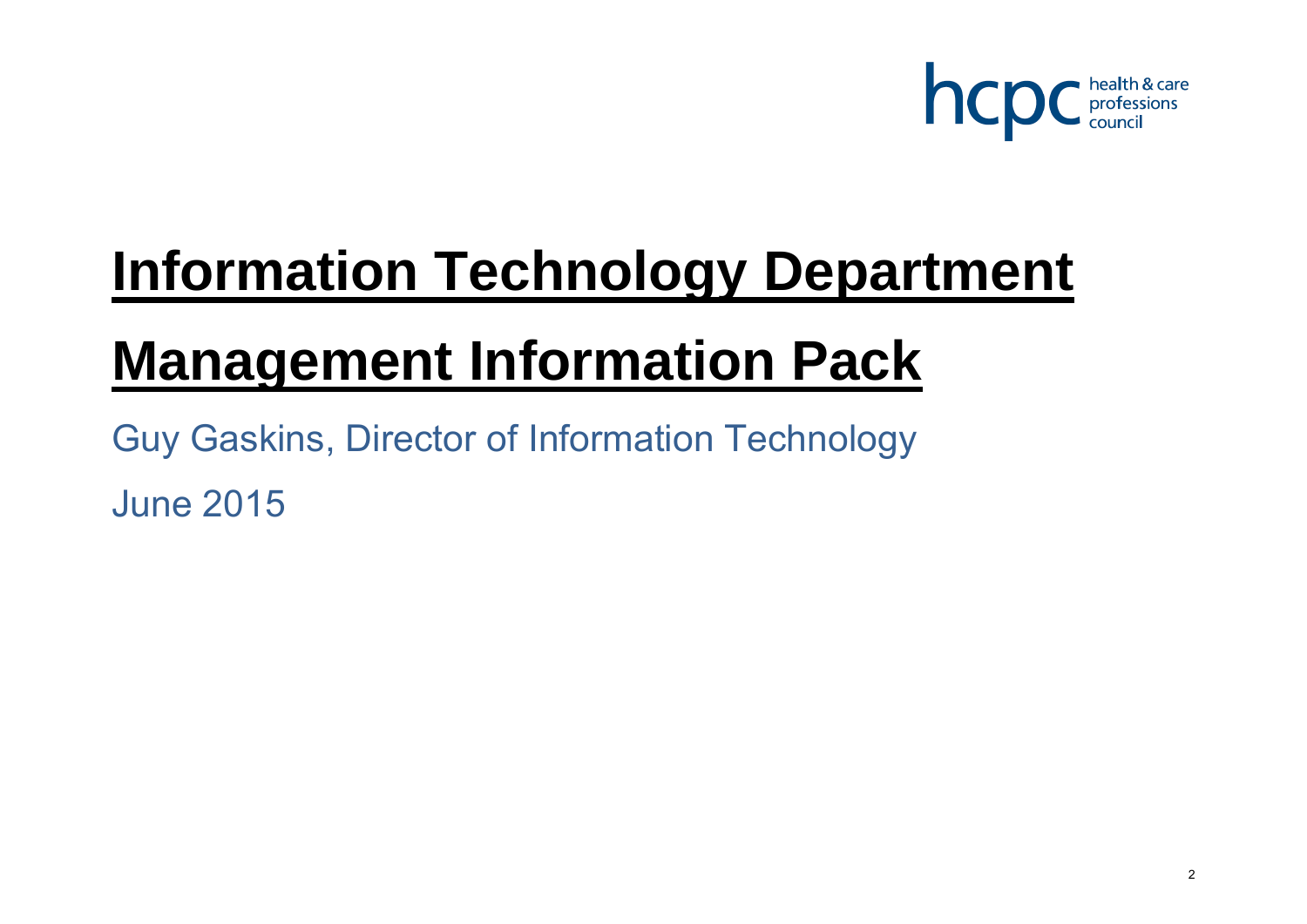## **1 Executive Summary**

#### **1.1 "MP76 - Migration of Email server**

This activity supports the major project currently prioritised for delivery during the 2014-15 fiscal year, to migrate the corporate email server from IBM Lotus Domino to Microsoft Exchange and Outlook. This is an enabling change that supports interoperability between a number of Microsoft technologies that the HCPC currently use and expect to use in the future.

A pilot group has been using the system successfully for a number of weeks and feeding back constructive changes.

The initial proposed go-live date was delayed due to the impact of the expected rail strikes. This would have prevented having onsite 'floor walkers' on the first working day following the change. The subsequent go-live was postponed after an issue was discovered with the Education system and how it processes emails. The issue has been escalated to Microsoft for a resolution.

## **1.2 Service availability Corporate website outage:**

On Wednesday 27 May 2015 the corporate web site (www.hcpc-uk.org) was unavailable for one and a half hours between 03:20 and 04:45.

The outage was caused by the application of a patch which resulted in the server hanging. This is a known issue with this version of the operating system and has a simple resolution. The application of patches are timed to minimise any impact to the business by performing the update in the early hours of a morning.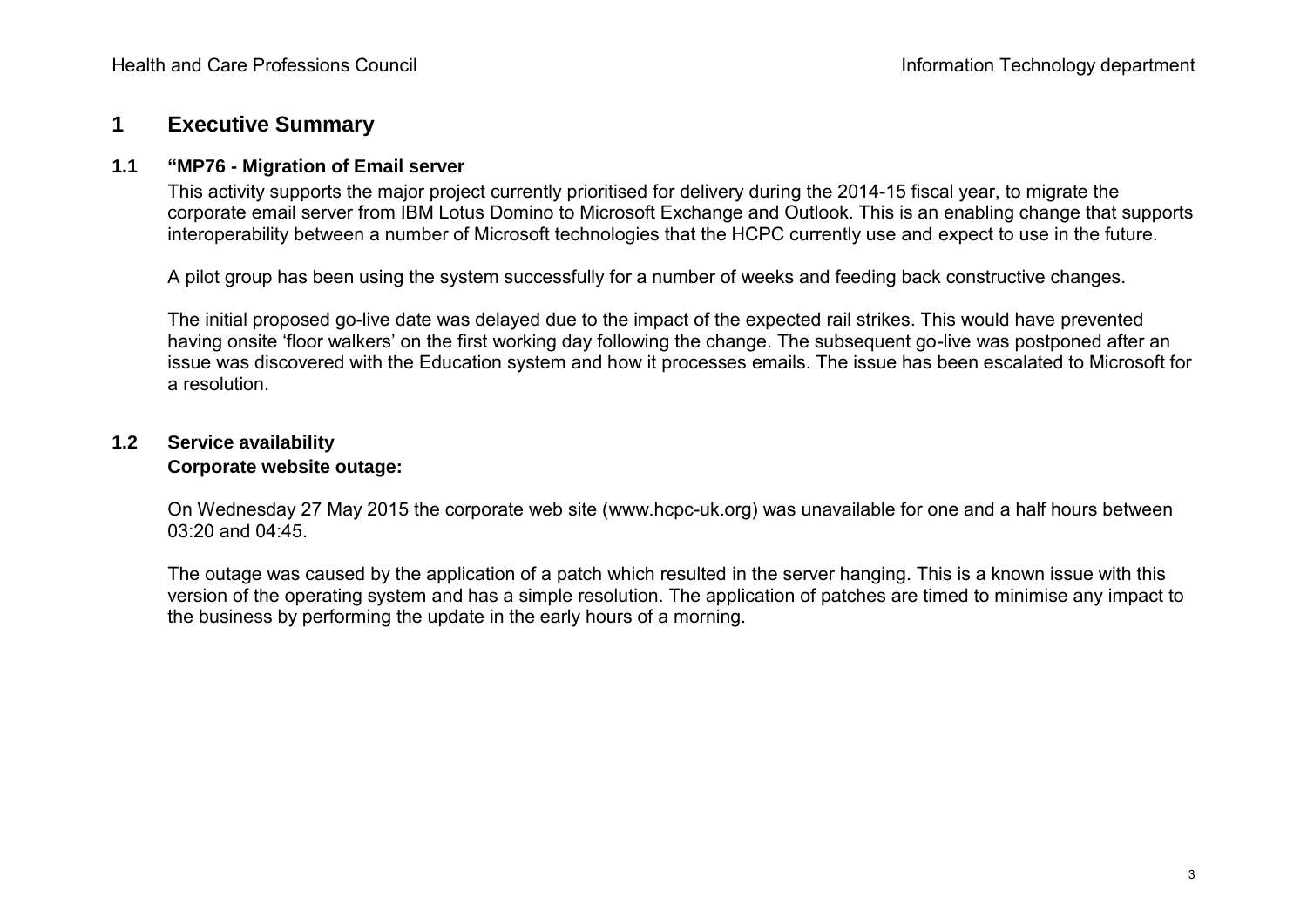## **Contents**

| $\mathbf{1}$   |  |
|----------------|--|
| 1.1            |  |
| 1.2            |  |
| 2 <sup>7</sup> |  |
| 2.1            |  |
| 2.2            |  |
| 2.3            |  |
| 2.4            |  |
| 3 <sup>7</sup> |  |
| 3.1            |  |
| 3.2            |  |
| 3.3            |  |
| 3.4            |  |
| 3.5            |  |
|                |  |
| 4.1            |  |
| 4.2            |  |
| 4.3            |  |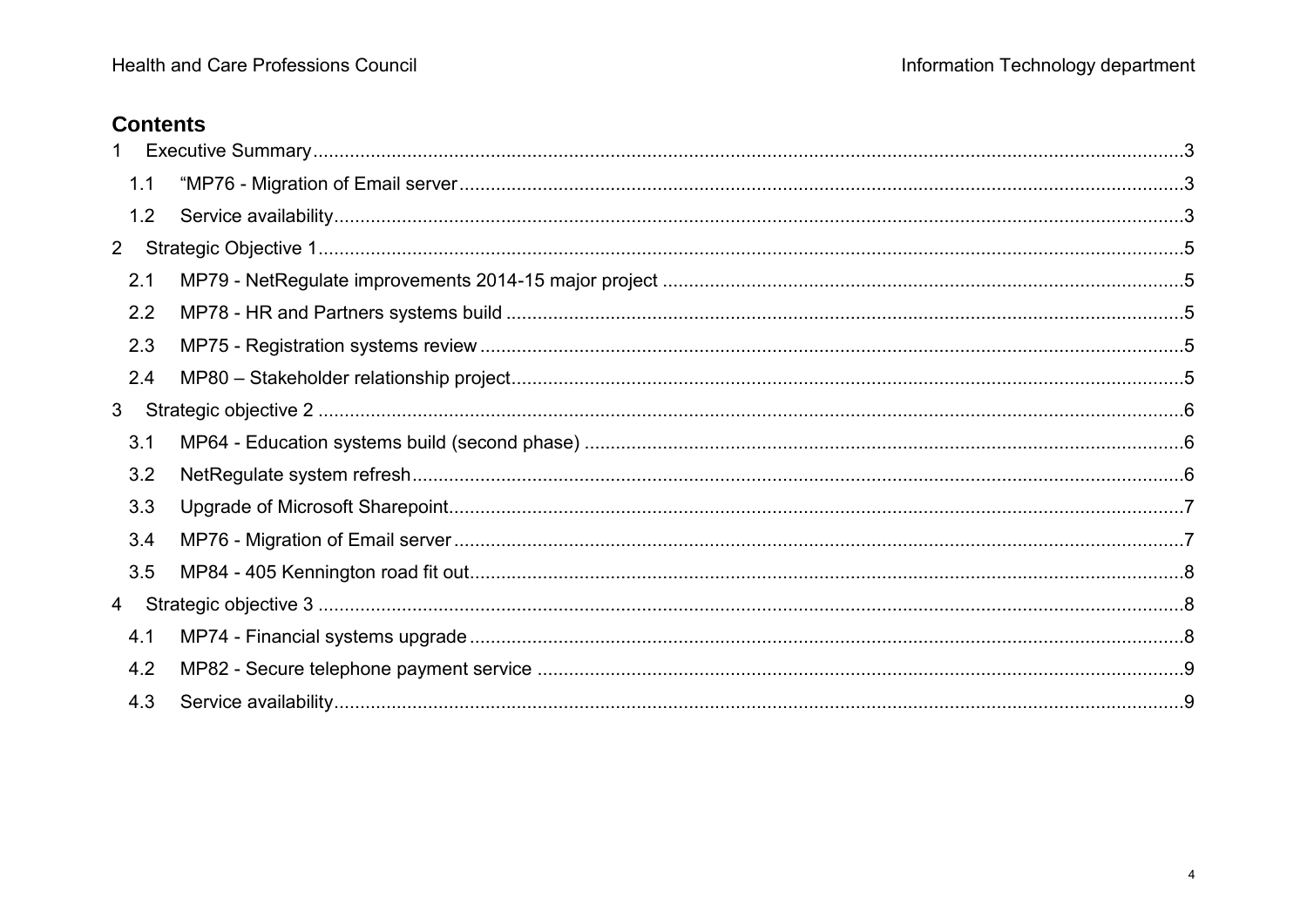## **2 Strategic Objective 1**

"To drive efficiencies within the organisation by the use of Information Technology and Information Systems."

## **2.1 MP79 - NetRegulate improvements 2014-15 major project**

This project aims to implement a number of smaller changes to the registration system combined into a number of phased releases. This project is currently on hold while priority is given to the MP83 Fees review 2015 project.

### **2.2 MP78 - HR and Partners systems build**

This project will deliver the technology elements and the business process change as identified in the HR and Partners systems and process review project.

The project is now in its implementation stage. A series of meetings has taken place between HCPC and the technology vendor to address shortcomings in the technologies ability to deliver elements of the Partner requirement. The vendor has demonstrated how the existing product can deliver the majority of the gap and has committed to developing the product to meet the remaining areas. The project is now re-planning the schedule to incorporate this additional validation stage and the proposed development cycle.

## **2.3 MP75 - Registration systems review**

This project aims to review the registration systems and processes.

This project was formally initiated in July 2014 and through the use of a government framework agreement has appointed an external business analyst to begin the analysis of the registration processes and systems. Business workshops have been run since September 2014 focused on mapping the target processes and requirements. The workshops are due to complete in June 2015. The business case and Project Initiation Document will be presented to EMT by summer 2015.

## **2.4 MP80 – Stakeholder relationship project**

This project aims to provide a single central management system for contacts not managed through a current business system and where several departments have a shared interest in the relationship held at an organisational level.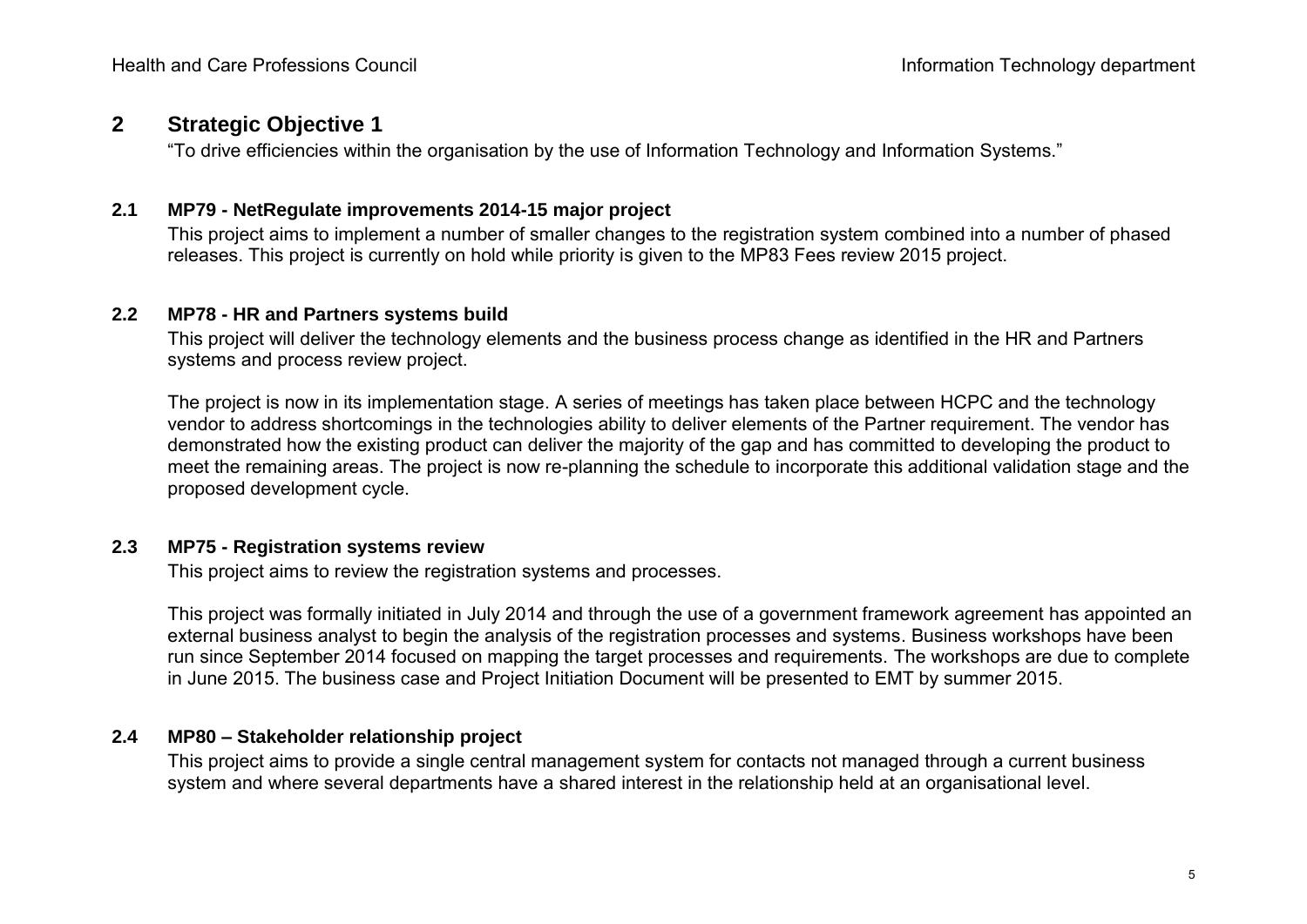The project has tendered for and selected a systems analyst to support the requirements gathering workshops. The workshops are continuing.

## **3 Strategic objective 2**

"To apply Information Technology within the organisation where it can create business advantage."

## **3.1 MP64 - Education systems build (second phase)**

This project will deliver the technology elements and the business process change as identified in the Education systems and process review project.

The project has successfully gone live with the first stage in March 2015. The project aims to deliver the second phase in September 2015. Workshops have started with the third party implementers to define the design of the interfaces to other HCPC systems as well as to agree upon a list of changes to the existing application.

#### **3.2 NetRegulate system refresh**

This project aims to upgrade key elements of the NetRegulate technical environment to improve the ability to support the system and to create a more flexible technical environment.

The user testing has been performed through December and January the planned implementation on Saturday 24 January was rolled back due to technical issues encountered by the supplier implementation team. The issues have been resolved in a test environment and another implementation date is being arranged.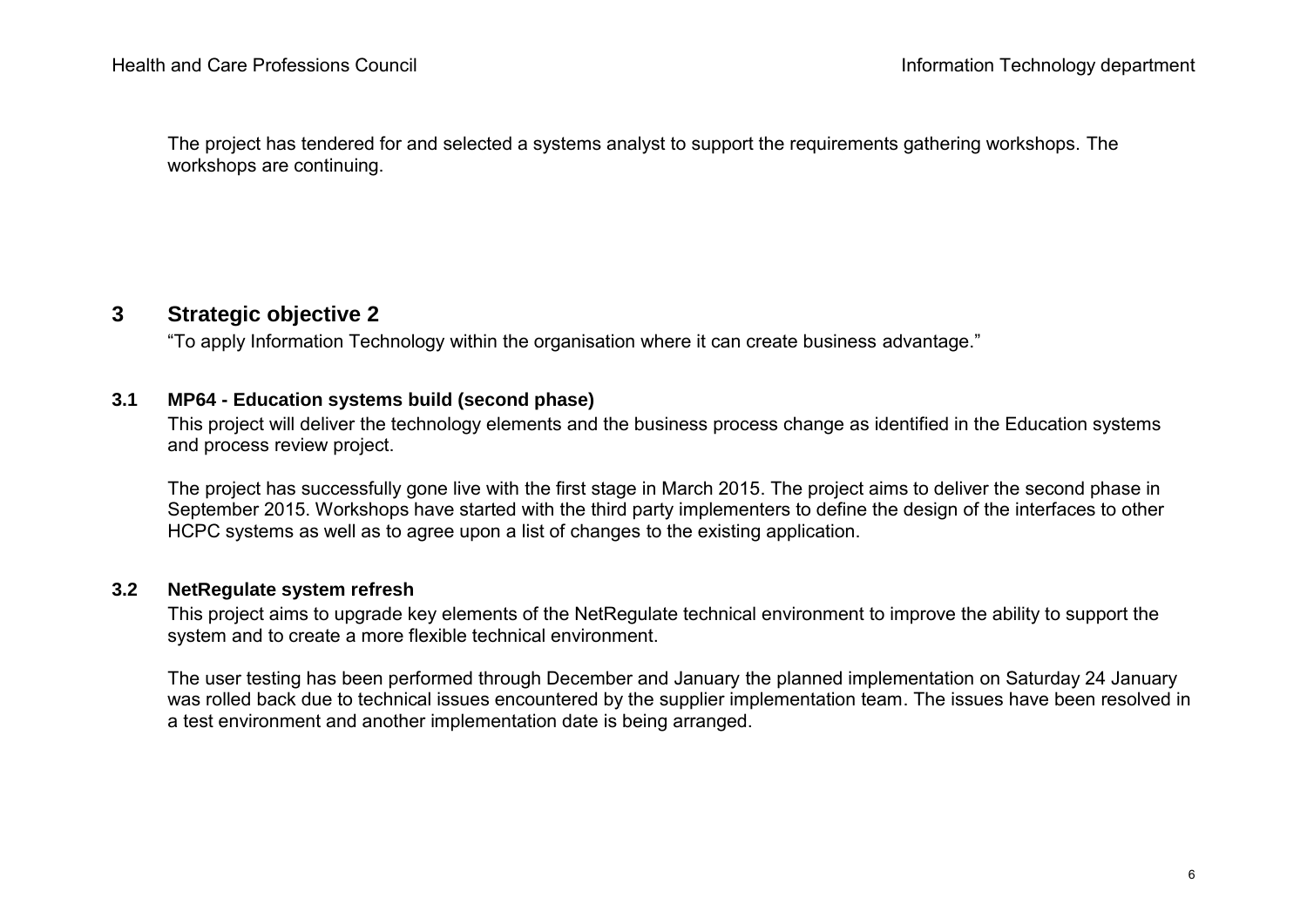This project has now been combined with the NetRegulate refresh project 2015-16 to incorporate additional areas of the technical infrastructure. This decision has been made following testing, to reduce the risk of issues being caused from incompatibility of dependent technologies.

The combined release is now being scheduled for summer 2015, testing will commence at the end of June with the aim to upgrade the live services towards the end of August 2015.

#### **3.3 Upgrade of Microsoft Sharepoint**

The project objective is to upgrade our current implementation of Sharepoint 2010 server that primarily supports the document management functionality of the FTP case management system. The system has been extended for the use of the new Education system as well as for other specific groups of users.

Our Sharepoint partner has creating an upgraded environment to support the Education system and has re-developed the interface for the FTP case management system in preparation for a later phased transfer to the new environment.

A test environment for the FTP case management system has been created and deployed; the Education environment is also created. The FTP case management system interface has been changed to work with the new version and is in system test.

The Education system is live with the upgraded version of Sharepoint and FTP are continuing to test against the new version. The testing is combined with a larger maintenance release of the FTP system and both the upgrade and the maintenance release will be deployed together.

## **3.4 MP76 - Migration of Email server**

This activity supports the major project currently prioritised for delivery during the 2014-15 fiscal year, to migrate the corporate email server from IBM Lotus Domino to Microsoft Exchange and Outlook. This is an enabling change that supports interoperability between a number of Microsoft technologies that the HCPC currently use and expect to use in the future.

A pilot group has been using the system successfully for a number of weeks and feeding back constructive changes.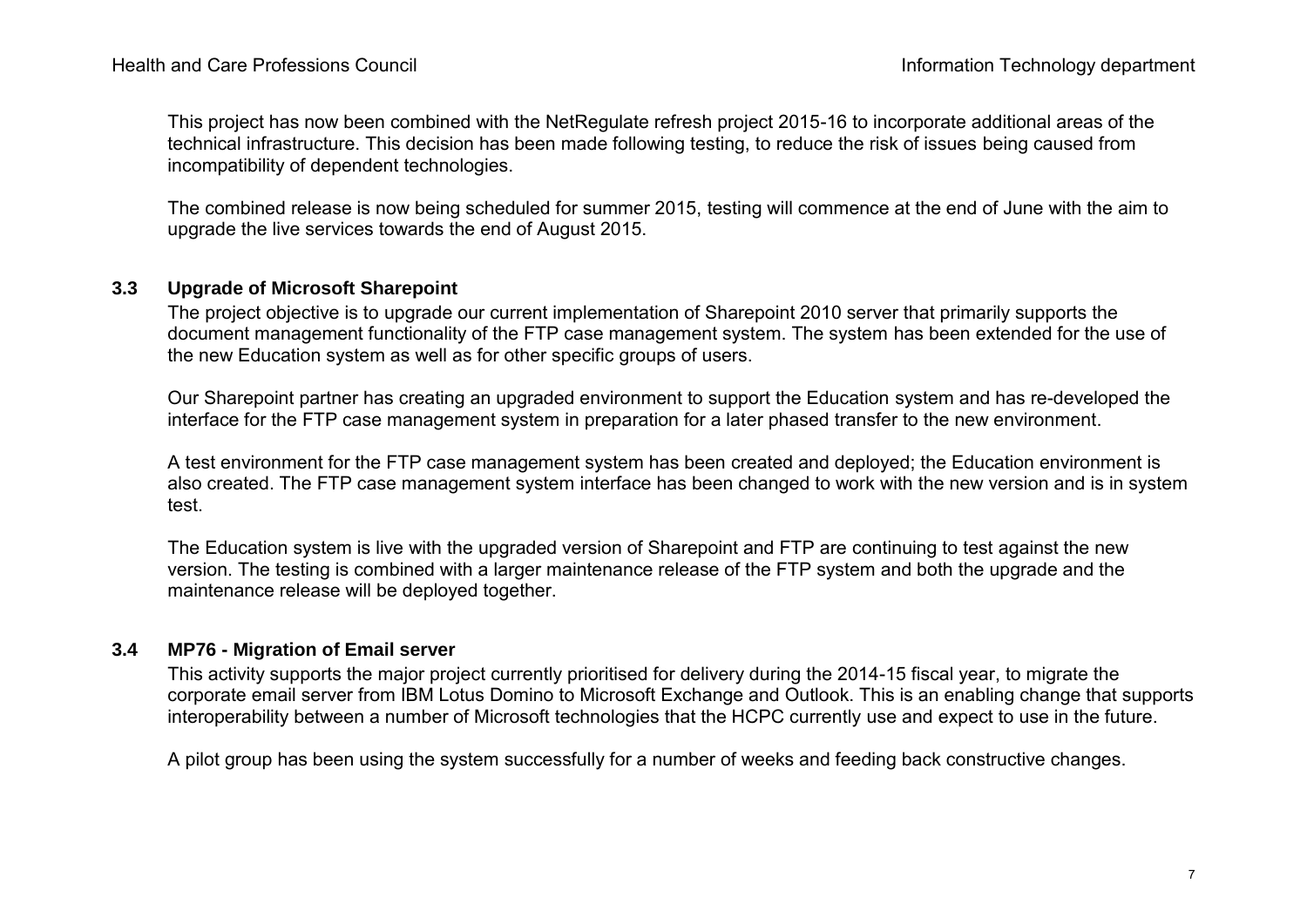The initial proposed go-live date was delayed following the expected rail strikes. This would have prevented having onsite 'floor walkers' on the first working day following the change. The subsequent go-live was postponed after an issue was identified with how the Education system processes blind copy (bcc) emails. The issue has been escalated to Microsoft for a resolution.

### **3.5 MP84 - 405 Kennington road fit out**

The aim of this project is to complete the refurbishment and fitting out of the new building at 405 Kennington road following the decision by the Council. There will be a significant technology impact with the extension of the network, implementation of video conferencing facilities, Wi-Fi network and the provision of office space.

This project has been initiated.

## **4 Strategic objective 3**

"To protect the data and services of HPC from malicious damage and unexpected events."

#### **4.1 MP74 - Financial systems upgrade**

This major project aims to upgrade the two core financial systems that maintain the HCPC financial ledger and purchase ordering systems. The upgrades will enable the continued support of the applications as well as the implementation of a number of bug fixes and service improvements.

The project has completed the main deliveries of the upgrade of the Sage financial system and the PRS purchase order system. There remains the implementation of the electronic invoice approval system in September 2015.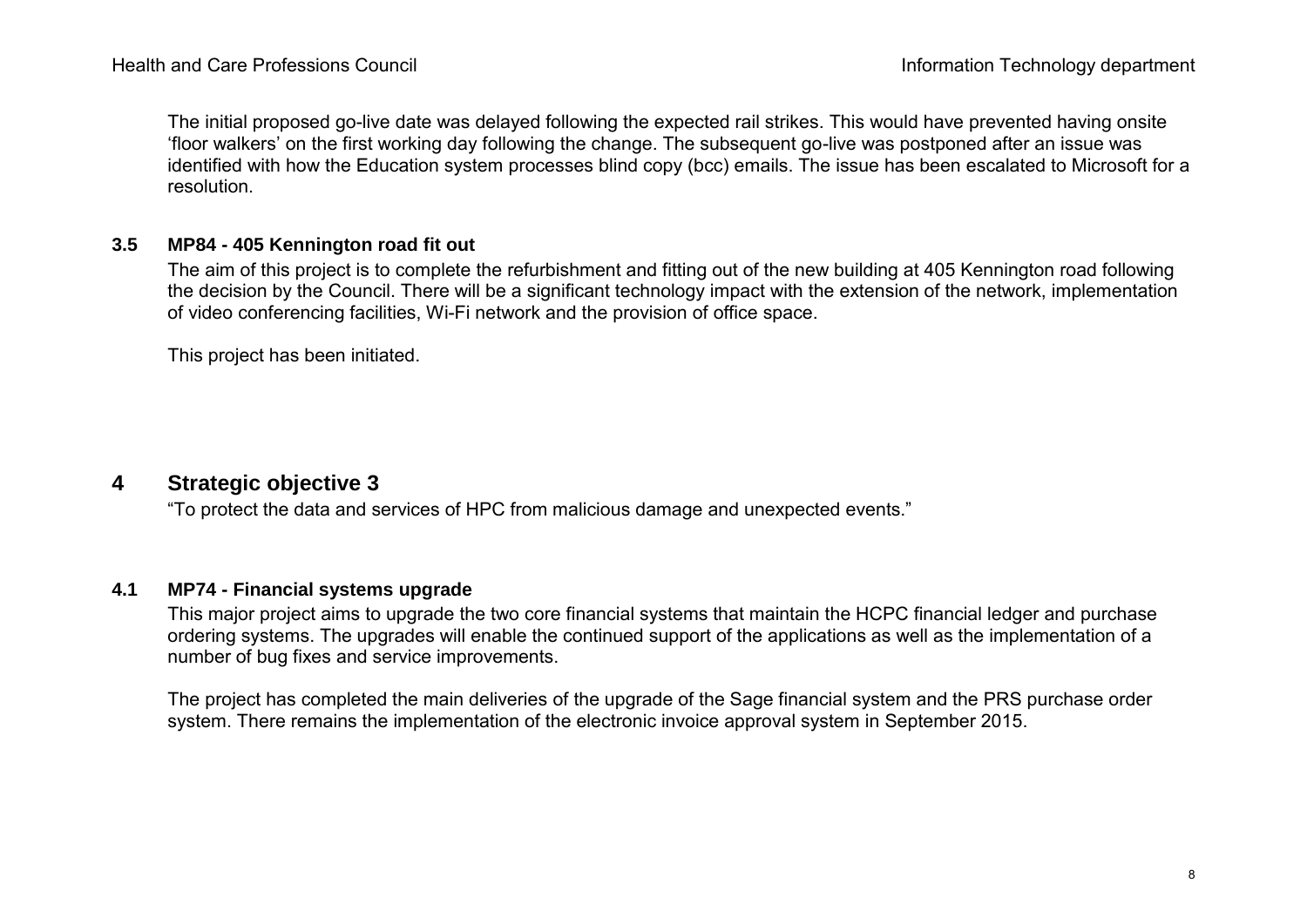#### **4.2 MP82 - Secure telephone payment service**

The aim of this major project is to review the current secure telephone payment service and migrate it to a more resilient platform either with the current supplier or to a new supplier. This follows the current supplier giving notice of the end of life for the current service.

The current service was stopped at the end of May 2015 following the withdrawal of key telephony services by Talk Talk Business (TTB).

Alternative arrangements have been made to manage the processing of credit cards while the project selects and implements an alternative service provider. A selection exercise has completed and the decision is being communicated to the applicants. The implementation schedule will now be agreed with the supplier following a series of workshops. The project is expected to deliver in September 2015.

## **4.3 Service availability Corporate website outage:**

On Wednesday 27 May 2015 the corporate web site (www.hcpc-uk.org) was unavailable for one and a half hours between 03:20 and 04:45.

The outage was caused by the application of a patch which resulted in the server hanging. This is a known issue with this version of the operating system and has a simple resolution. The application of patches are timed to minimise any impact to the business by performing the update in the early hours of a morning.